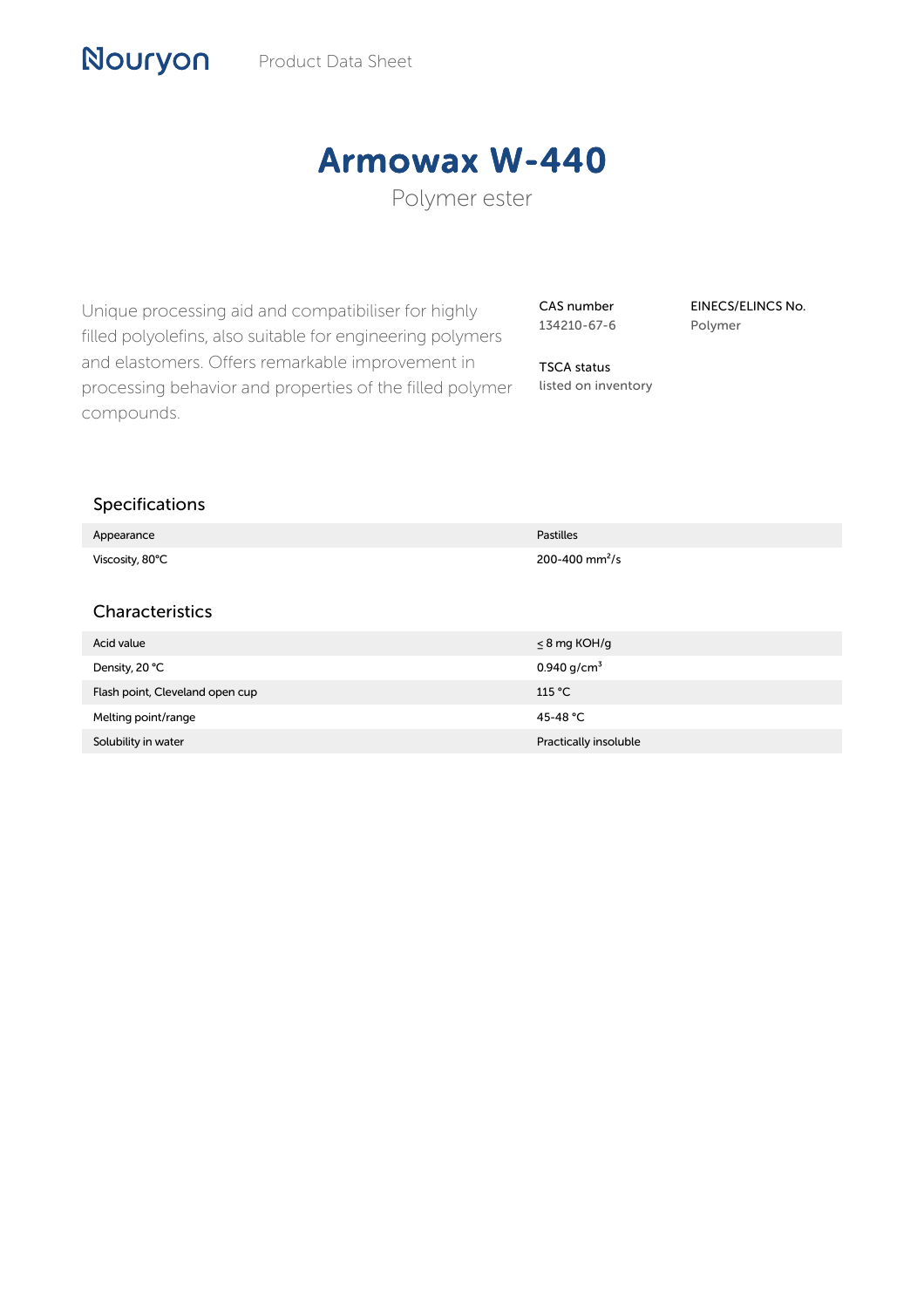## Applications

Armowax W-440 is a unique processing aid and compatibiliser for highly filled polyolefins, however also suitable for engineering polymers and elastomers. It offers remarkable improvement in processing behavior and properties of the filled polymer compounds. Armowax W-440 is polymeric ester of a long chain alcohol. Due to this the molecule contains hydrophobic as well as hydrophilic groups. For that reason it is also described as a double comb polymer. The combination of hydrophobic and hydrophilic groups provides improved wetting of the filler surface by the polymer matrix. Thereby ensuring optimum dispersion.

#### Storage

Nouryon recommends to store Armowax W-440 in a dry well-ventilated place in the temperature range between from 5°C (41°F) to 20°C (68°F). Prolonged storage over 35°C (95°F) can cause some caking and discoloration.

Note When stored under the recommended storage conditions, Armowax W-440 will remain within the Nouryon specifications for a period of at least 12 months after delivery.

## Packaging and transport

The standard packaging is 20 kg (44. 1lb) net in a PE bag in a cardboard box. A full pallet carries 800 kg (1764 lb) net. Both packaging and transport meet the international regulations. For the availability of other packed quantities contact your Nouryon representative. Armowax W-440 is classified as a non-dangerous good according to national and international transport regulations.

# Safety and handling

Please refer to the Material Safety Data Sheet (MSDS) for detailed information on the safe storage, use and handling of , Armowax W-440. This information should be thoroughly reviewed prior to acceptance of this product. The MSDS is available at nouryon.com/sds-search.